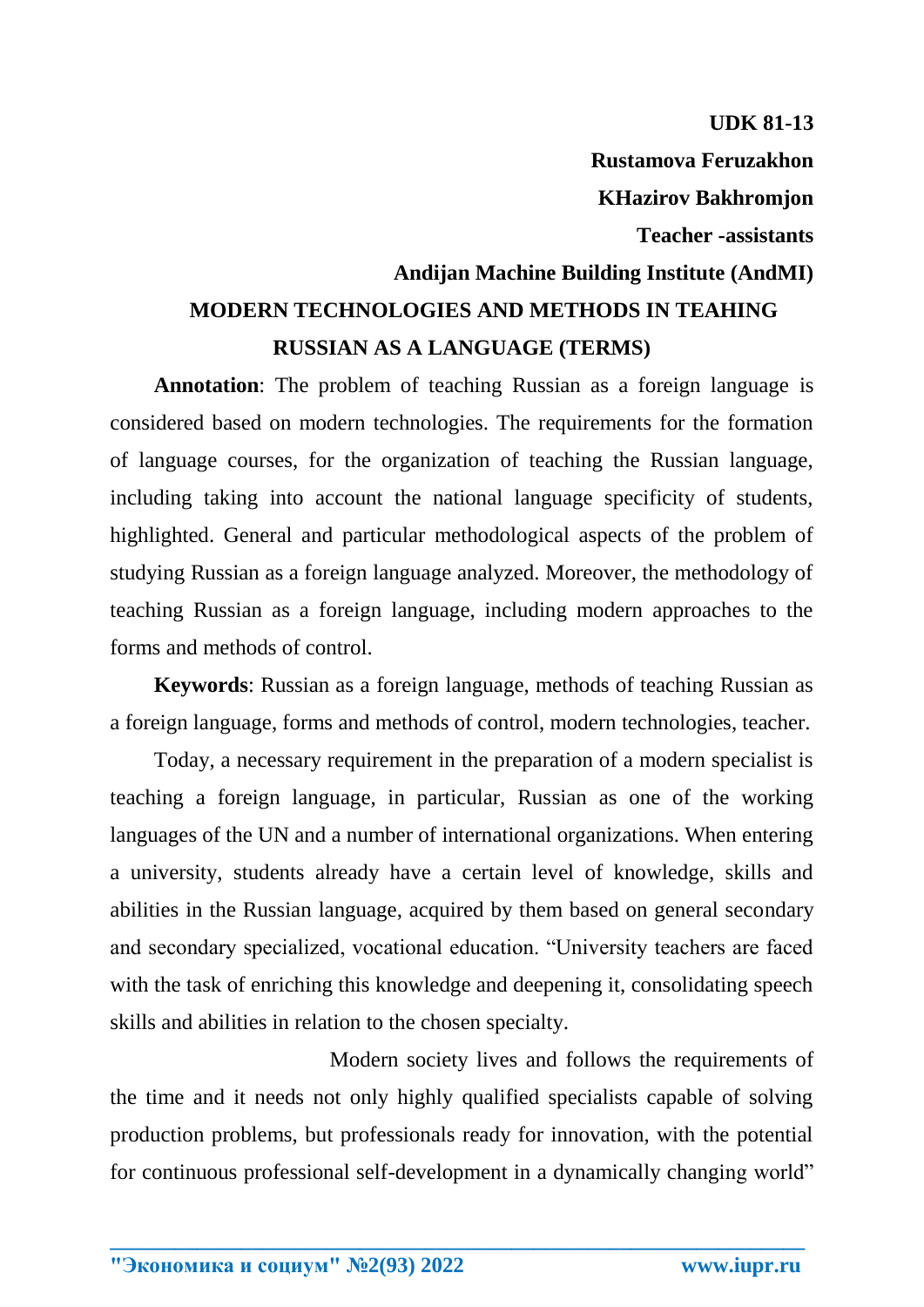(3, 25). Moreover, this means that the learning process itself has changed dramatically [4-20]. The modern learning process has turned students from passive learning objects into active subjects, able to independently acquire the necessary knowledge and effectively organize their self-educational activities even after graduation. However, it must be taken into account that not all students may have sufficient skills in self-educational activities and are not always able to properly organize their independent work, regularly complete assignments, especially if the number of hours allocated for independent work is much more than the number of classroom hours. "If in other disciplines, students study the material in their native language and can quickly complete the necessary knowledge, then in the case of the Russian language, problems arise, since the students themselves consider it a difficult discipline and cannot independently control the correctness of mastering the material" (2, 209).

At the same time,

the current situation with the Covid-19 pandemic has shown that the modern electronic educational environment allows you to effectively organize space for practical and independent work, and self-educational development of students, as well as the formation and development of self-control skills, time management as in Russian as a foreign language. As well as other disciplines. "In the electronic educational environment, independent work is organized, methodically managed and controlled by teachers, which helps to effectively assimilate the necessary materials in the discipline on their own. Outside the electronic environment, independent work, as a rule, has an irregular character, since students are not able and are not ready to work independently without the accompaniment of a teacher (1, 74).

Most students have no idea how to organize their self-educational activities, how to study the material and control the quality of knowledge, and how reasonably distribute the time allotted for independent work. "As a result, independent work, as a rule, begins to be carried out before control activities,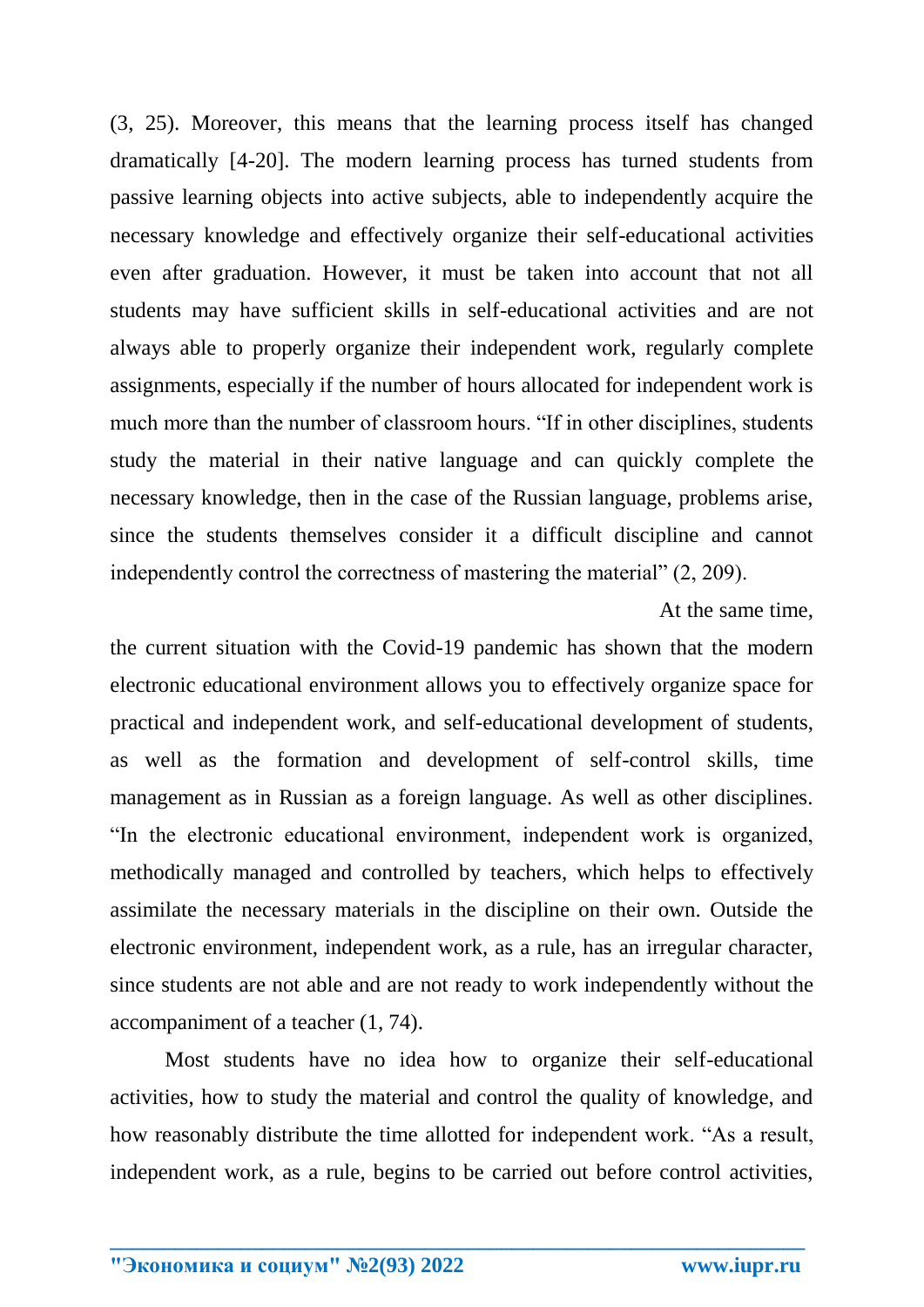which leads to the need to study a large amount of material in a short period of time, while the quality of the knowledge obtained deteriorates significantly, and part of the material simply remains unexplored, which significantly worsens the quality of knowledge" (3,28). In addition, those students who perform independent work, in case of difficulties, do not have the opportunity to ask questions of interest to them, and if they cannot solve problems on their own, then they postpone or stop independent work altogether [21-36]. The electronic educational environment allows you quickly get answers to your questions not only from the teacher, but also from other participants in the course, to conduct individual consultations Thus, independent work in the electronic environment is more efficient and transparent, visible to both the teacher and other students. In addition, the organization of independent work in the electronic environment allows students to develop the skills of planning self-educational activities and the regularity of its implementation.

To form regularity skills each topic offered for independent work in our case on Russian as a foreign language contains minilectures explaining the rules, video / audio materials, exercises for memorizing, consolidating vocabulary and practicing grammatical material, as well as tasks for self-control and final testing on topic, which are evenly distributed over the weeks. But at the sa time, each student can decide whether he will do it right away, in the middle of the week, or postpone it to the last days, or will follow the proposed pace, but in any case, it is necessary to meet the deadlines. Thus, everyone forms for himself or herself an individual comfortable pace of work, but at the same time, the ability to meet deadlines develops, which is important for their future professional activities, when it will be necessary to constantly develop and acquire the necessary knowledge on their own. "When organizing independent work in an electronic environment, the teacher and the student himself have the opportunity to see directly both the work process itself and its result and analyze what succeeded or failed and why. In the future, the student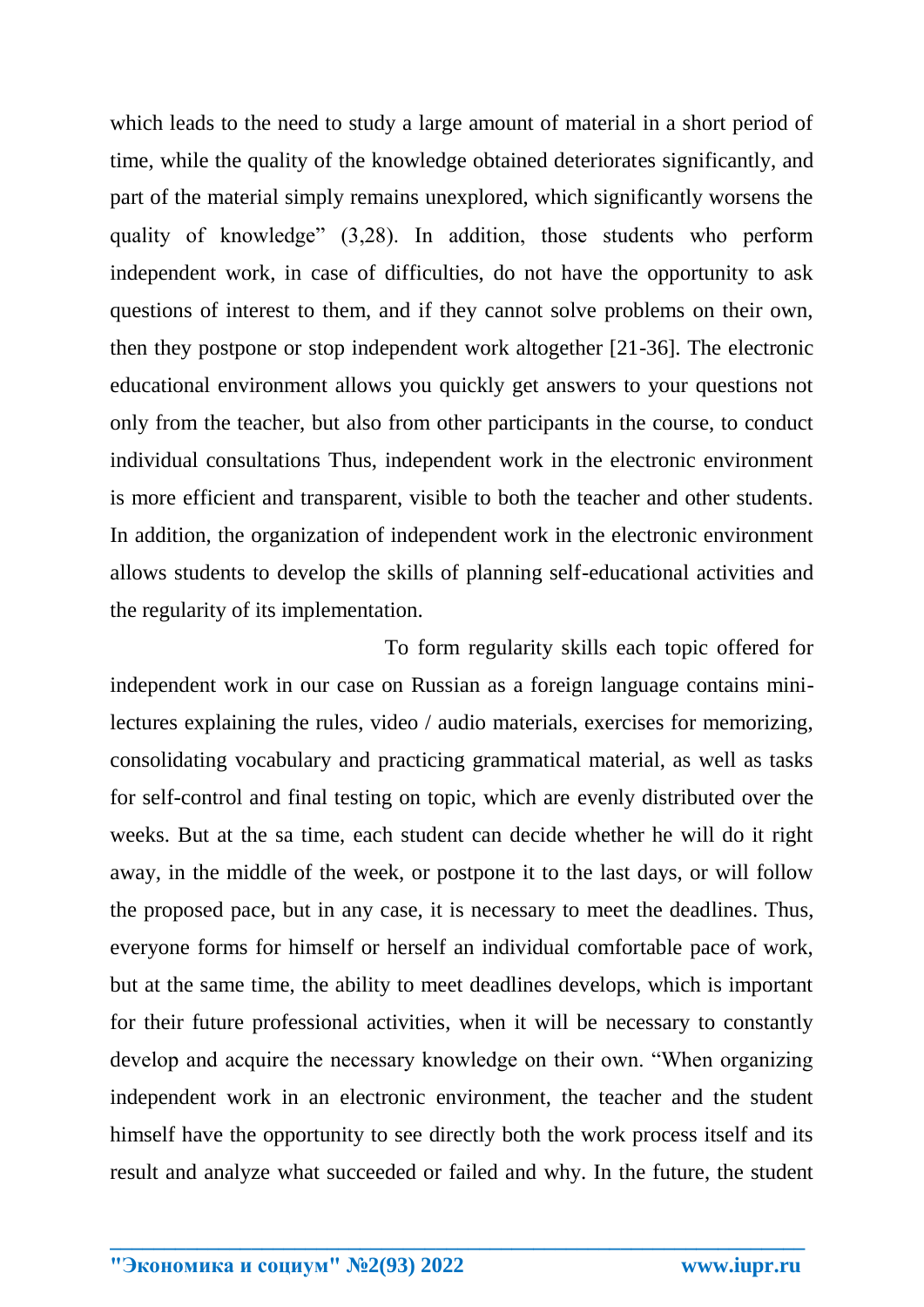himself can adjust his plan of independent work if he was not satisfied with the result, or there were problems with the completion of tasks, for example, some tasks took more time than the student expected did, and as a result, it was difficult to meet the deadlines. (2, 13). Thus, independent work in the electronic environment helps the student to become an active recipient of knowledge, able to control the selfeducational process. To study individual topics and complete tasks online and offline, we offer online learning platforms that we used in our classes during distance learning.

1. For groups studying Russian as a foreign language, when fixing topics, we suggested watching the dialogues on the RETOUR YouTube channel – "Russian for beginners", "Russian world", "Learning Russian in dialogues", "Walking and exploring Russian museums and theaters" (1,87). There you can access a free Russian grammar-training program. The 30 videos in seven versions about typical situations when meeting, searching for museums, hotels and restaurants. Written materials (6 units with transcriptions of video dialogues, grammar information and exercises) are available in PDF format for download. In addition, six additional videos that show you how to create and manage your personal learning plan. 2. Online courses on learning Russian as a foreign language http://kalinka.school/ – is another great site. The courses presented on the site contain electronic interactive training materials, audio and video recordings, as well as practical tasks and self-test questions. There are 16 courses in total, which include programs for Russian as a foreign language teachers and separate courses for foreign citizens studying Russian. The website offers free registration and courses.

3. About Russian in Russian. This is a project of teachers of Russian language, literature and Russian as a foreign language, which includes an educational website https://www.orusskomporusski.com, YouTube channel<https://www.youtube.com/channel/UCLTl>

**\_\_\_\_\_\_\_\_\_\_\_\_\_\_\_\_\_\_\_\_\_\_\_\_\_\_\_\_\_\_\_\_\_\_\_\_\_\_\_\_\_\_\_\_\_\_\_\_\_\_\_\_\_\_\_\_\_\_\_\_\_\_\_\_**

4. The reference and information portal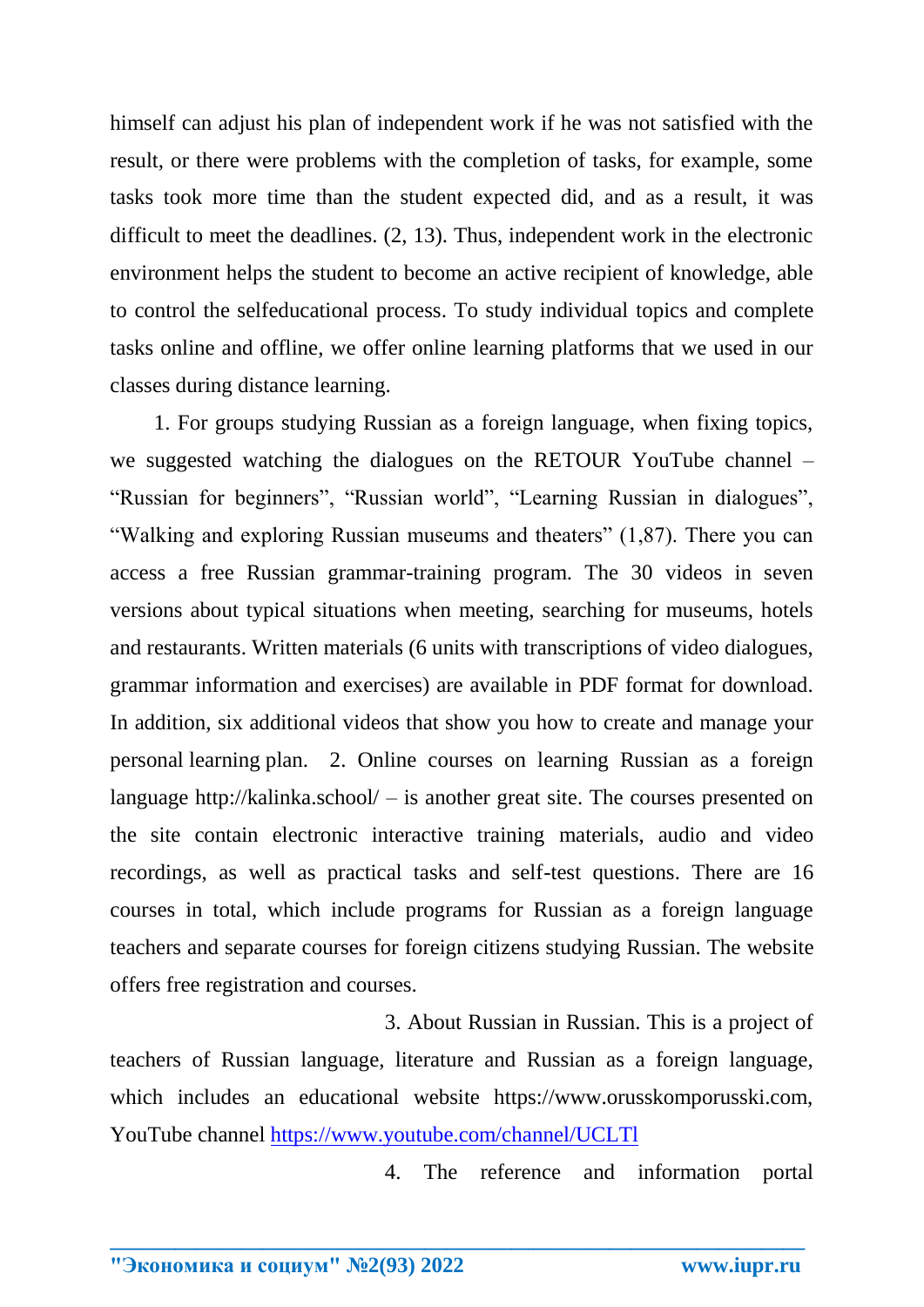GRAMOTA.RU [ГРАМОТА.РУ] – Russian for all – is the largest portal created in 2010 and supported by the Federal Agency for Press and Mass Communications of the Russian Federation. The portal addressed both to professionals working with the word and to ordinary Internet users who wish to receive this and to that reference information. 5. Telegram

channel Literacy (Russian language) https://telegram.me/gramota – https://telegram.me/gramota is the foundation on which you can build further human development. Opening access to the book it makes it possible to use the treasury of thought and knowledge created by humankind. Teachers of Russian universities, professors – the teaching staff of the RFL departments, run the channel. Contract the channel. Contract of a set of a set of a set of a set of a set of a set of a set of a set of a set of a set of a set of a set of a set of a set of a set of a set of a set of a set of a set of a set of

feature film contributes to teaching listening comprehension, creating dynamic visualization and practically foreign language communication, intensifying learning, and also provides direct perception and study of the culture and history of Russia. "The question of choosing films to watch certainly needs to be discussed, because to a large extent it depends on the specific audience, age, social status. However, at the same time, films belonging to the "golden fund of Russian cinematography" should act as mandatory. Some film titles can be cited from work experience: "Diamond Hand", "Prisoner of the Caucasus", "Officers", "We are from the Future", "The Fate of a Man", "Return", "Voroshilov Shooter", "Star of Captivating Happiness", "Elena", "Walk", "Sister" [«Бриллиантовая рука», «Кавказский пленник», «Офицеры», «Мы из будущего», «Судьба человека», «Возвращение», «Ворошиловский стрелок», «Звезда пленительного счастья», «Елена», «Прогулка», «Сестрёнка»] and many others. When choosing a particular film, it is necessary to use several criteria for methodological selection: firstly, the film must reflect the Russian linguacultural reality; secondly, it should not be burdened with jargon, vernacular, taboo vocabulary; thirdly, it should raise humanitarian issues; fourth, analysis of the conditions in a particular group.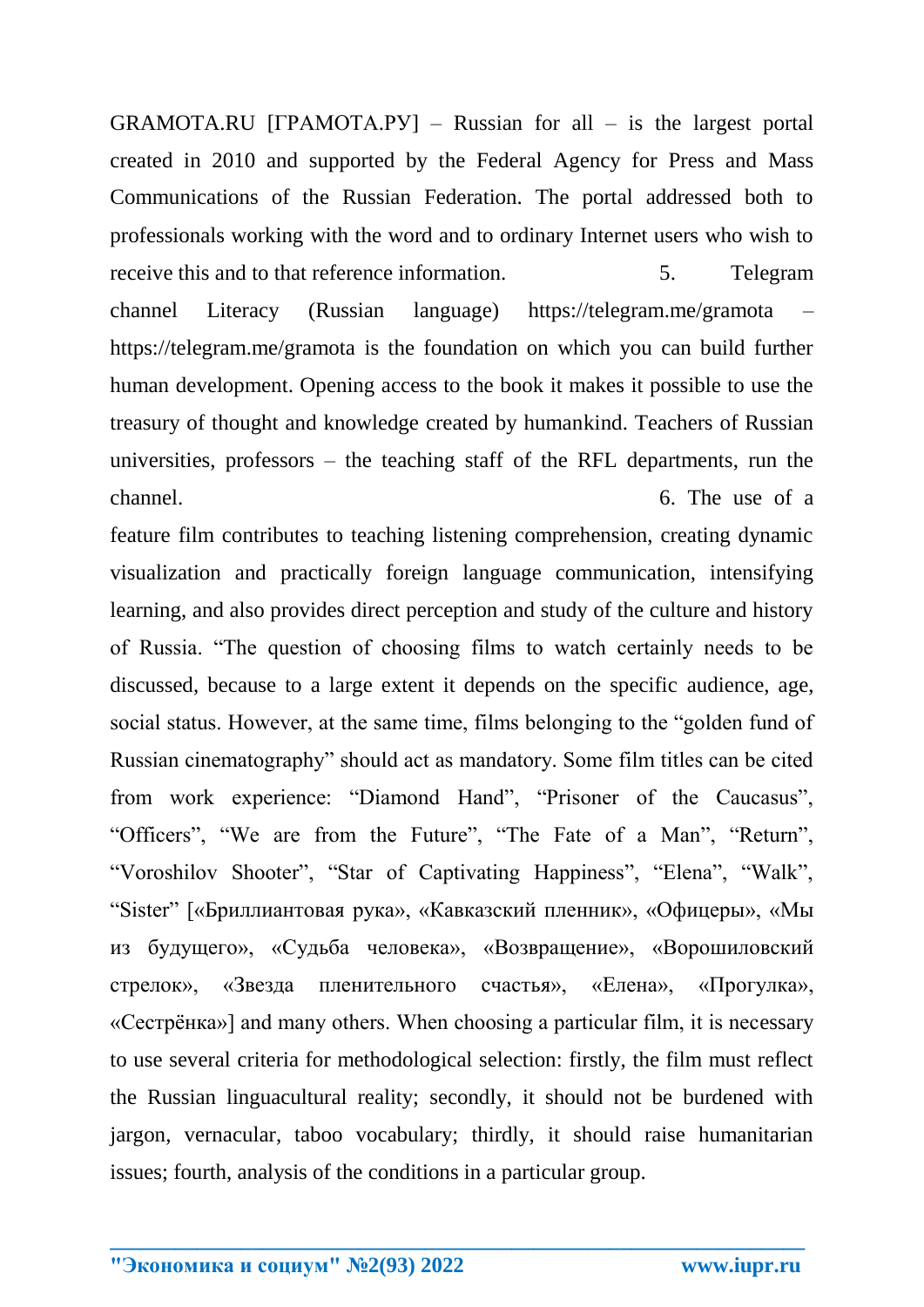Thus, when presenting a film, the following factors taken into account:

1. Nationality and peculiarities of the mentality of the trainees.

2. The age of the trainees.

3. Compliance of the video material with the level of language and communicative competence of cadets, their interests.

4. The presence of significant educational, educational and developmental potential in the content of the film.

5. Reflection in the film of modern reality or the reality of the period of interest.

6. The range of sociocultural and sociolinguistic information contained in the film, reflecting various areas of communication and communicative situations.

Numerous studies prove the effectiveness of the use of feature films in the process of learning a foreign language for the purpose of professional and personal development of students. The use of films in the classroom makes it possible to qualitatively change the learning process and, in the future, to ensure a higher level of Russian as a foreign language. It helps the teacher to reveal his creative abilities, bringing something new each time, which arouses interest among students and gives impetus for expression and, therefore, allows you to more fully implement the communicative orientation of the learning process, as well as make learning more intense, performing educational and moral aesthetic function. To use these resources or not is the choice of everyone. Nevertheless, it is the task of the teacher to direct them to the search for the best and most useful. Thus, "the organization of independent work in an electronic environment at the initial stages of education contributes to the development of self-educational competence of students, forms the skills and abilities of selfeducational activities, both in an electronic environment and outside it, contributes to the development of time management skills, regularity and a